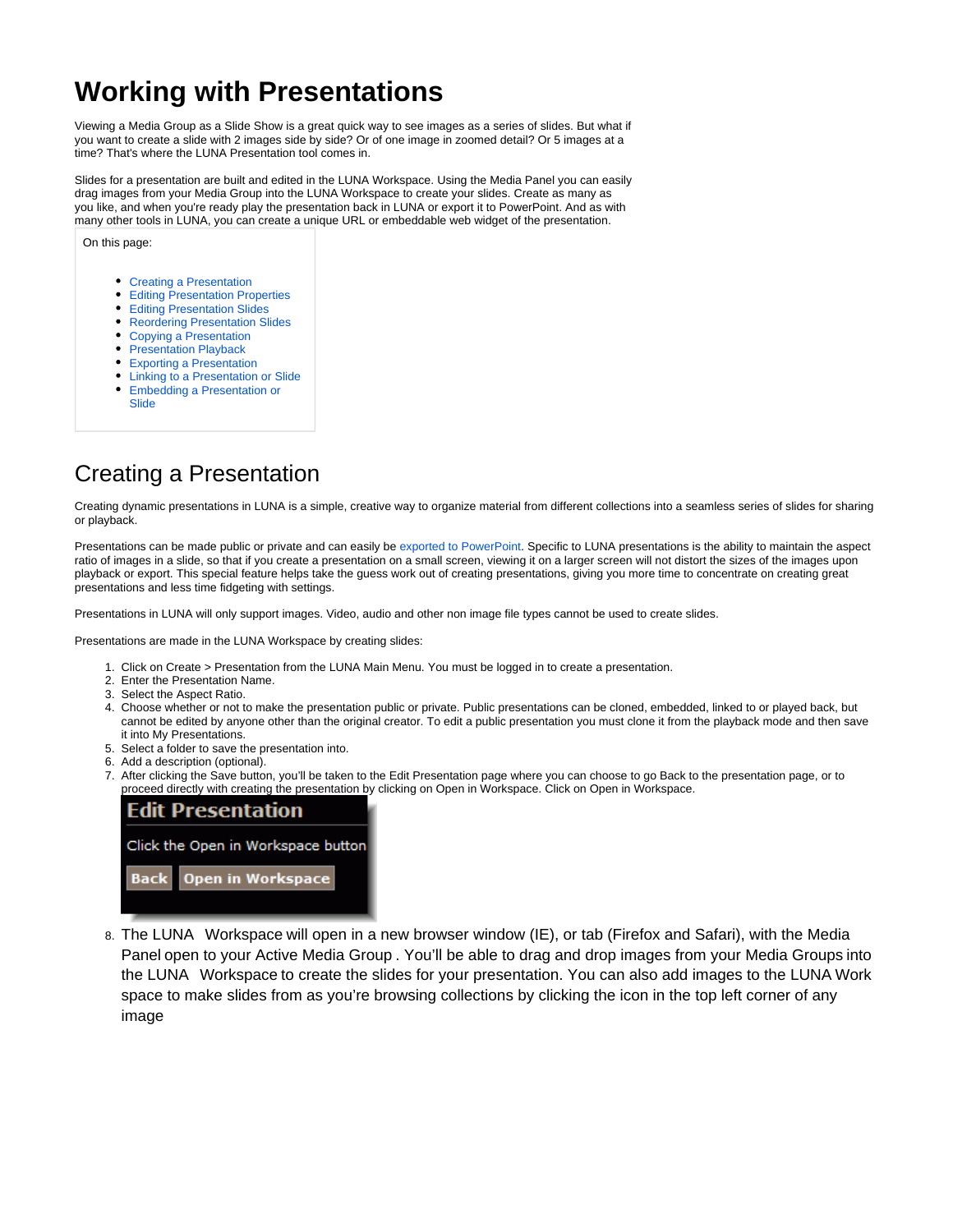9. Open the Presentation Panel to start building slides for your presentation. You'll see that you have slide one already created but it is blank.

| (1 of 1) Landscape - My First Slid                                      |  |  |  |  |  |  |
|-------------------------------------------------------------------------|--|--|--|--|--|--|
| Presentations: Landscape                                                |  |  |  |  |  |  |
| l⊠ Edit<br>││॰॰। Clone │   Ⅲ   Delete                                   |  |  |  |  |  |  |
| 1.                                                                      |  |  |  |  |  |  |
|                                                                         |  |  |  |  |  |  |
|                                                                         |  |  |  |  |  |  |
|                                                                         |  |  |  |  |  |  |
|                                                                         |  |  |  |  |  |  |
|                                                                         |  |  |  |  |  |  |
|                                                                         |  |  |  |  |  |  |
| $\left\lceil \cdot \right\rceil$ $\left\lceil \frac{1}{2} \right\rceil$ |  |  |  |  |  |  |
|                                                                         |  |  |  |  |  |  |
| Presentations                                                           |  |  |  |  |  |  |

- 10. To add images to this first slide drag images from the Media Panel into the LUNA workspace , or, add images to the LUNA Workspace while you browse a collection, and then arrange them as you like. You can add as many images as you want and use the zoom feature to select zoomed in sections of an image.
- 11. When you've finished creating the layout for that first slide click on the Save Slide icon. Your first slide is now complete and you can add more slides.
- 12. Click the New Slide icon to start working on your next slide.
- 13. Before you can add images to the second slide you have the option of adding a description to the new slide. Click Create to continue (with or without a description), or Cancel to cancel creating the new slide.
- 14. If you have images in the LUNA Workspace these will be cleared in order to create this new slide.
- 15. Continue with steps 10-14 to add as many slides to your presentation as you like.
- 16. To edit a slide you have already created, simply click on that slide from the Presentation Panel . The images for that slide will then appear in the Workspace in their current layout. Once you're done editing the layout, or adding or removing images, click on the Save Slide icon to save your changes.
- 17. To edit the slide descriptions, click on the slide in question to select it and then click on the Slide desc icon.



- 18. You can change the order of your slides by using the Click to move this slide over to the right icon, or, the Clic k to move this slide over to the left icon located under each slide within the Presentation Panel .
- <span id="page-1-0"></span>19. You can also copy a slide by clicking on the Copy icon beside the Delete icon. This new copied slide will appear as the last slide in your presentation. By copying a slide you are simply making a copy of it, any changes you make to the copied slide will not be reflected in the original slide.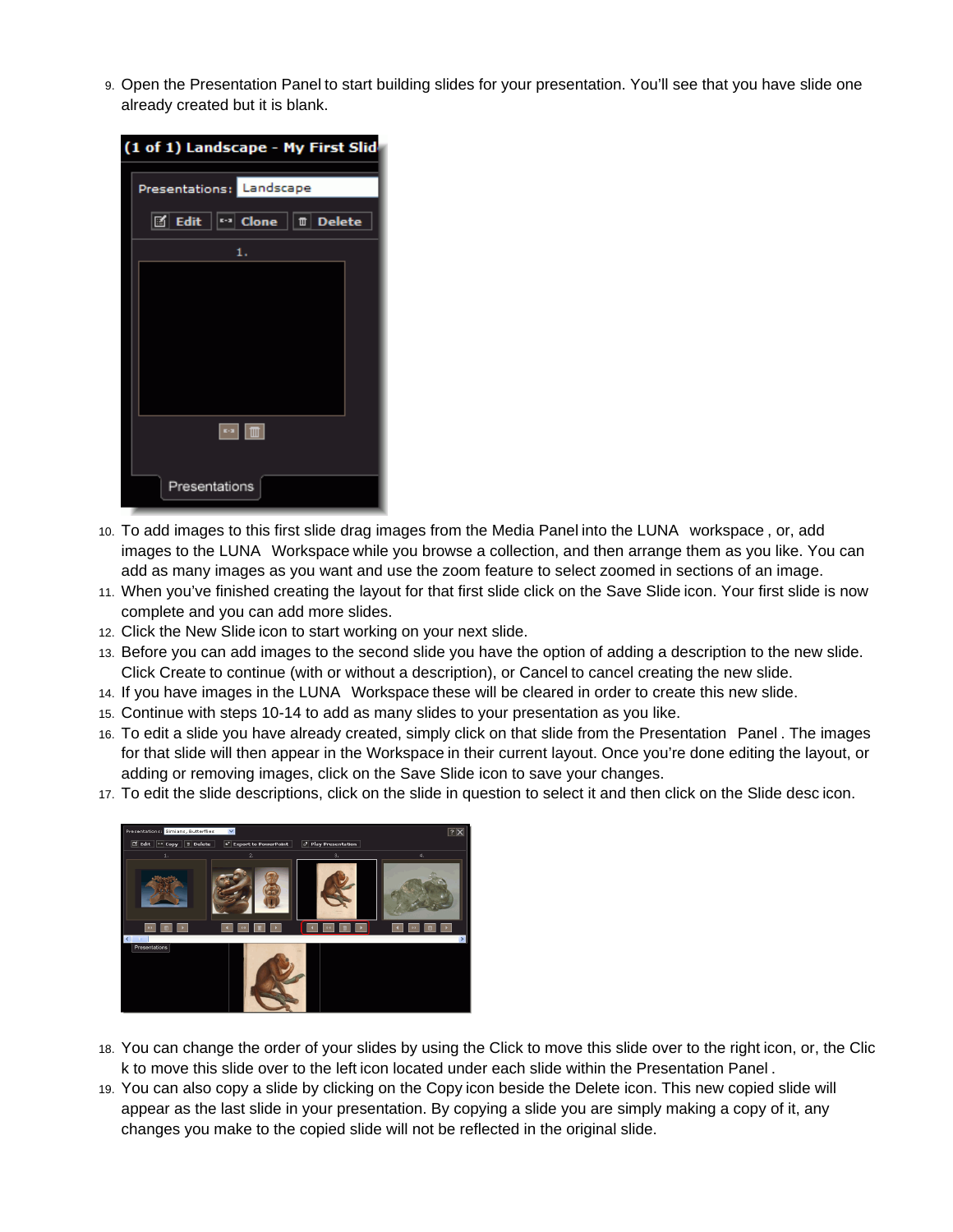# Editing Presentation Properties

You can edit your presentation properties at any time:



- 1. Click on Explore > Presentations to see the list of your presentations. You must be logged in to see your presentations.
- 2. Under My Presentations, mouse over the presentation you are interested in. You'll see 3 icons to the right of the presentation name: Edit Presentation; Edit Presentation Properties; and Delete Presentation.
- 3. Select the second icon Edit Presentation Properties, to be taken to the Edit Presentation Properties page where you can edit the following properties:
	- Name of your presentation
	- Option to make the presentation publicly viewable
	- Password for accessing the presentation (optional)
	- The folder your presentation is saved in
	- Description for your presentation (optional)
- 4. When you're finished click Save .

## <span id="page-2-0"></span>Editing Presentation Slides

You can edit your presentation slides at any time:



- 1. Click on Explore > Presentations to see the list of available presentations. You must be logged in to see your presentations.
- 2. Under My Presentations, mouse over the presentation you are interested in. You'll see 3 icons to the right of the presentation name: Edit Presentation; Edit Presentation Properties; and Delete Presentation.
- 3. Select the first icon Edit Presentation, to be taken to the LUNA Workspace where presentations are made and edited.
- 4. Your presentation should open in the LUNA Workspace. If it did not, then simply expand the Presentation Panel and use the presentations pull down menu to select the presentation you want to edit.
- 5. You'll see the slides for that presentation in the Presentation Panel with the image(s) from the first slide appearing in the LUNA Workspace.
- 6. Click on the slide you want to edit in the Presentation Panel. The image(s) from that slide will appear in the Workspace and ready for you to edit the layout of that slide. In addition to just re-arranging the layout of the images in that slide you can also add more images to it.
- 7. Click on the Save Slide icon when you are done editing that slide. Be sure to save your changes each time you edit slides.



- 8. To delete a slide click on the Click to delete slide icon below the preview of that slide in the Presentation Panel .
- 9. You can also copy a slide by clicking on the Copy icon beside the Delete icon. This new copied slide will appear as the last slide in your presentation. By copying a slide you are simply making a copy of it, any changes you make to the copied slide will not be reflected in the original slide.
- <span id="page-2-1"></span>10. Using the Click to move this slide over to the left or Click to move this slide over to the right icons in each slide, you can then move this copied slide to your desired place.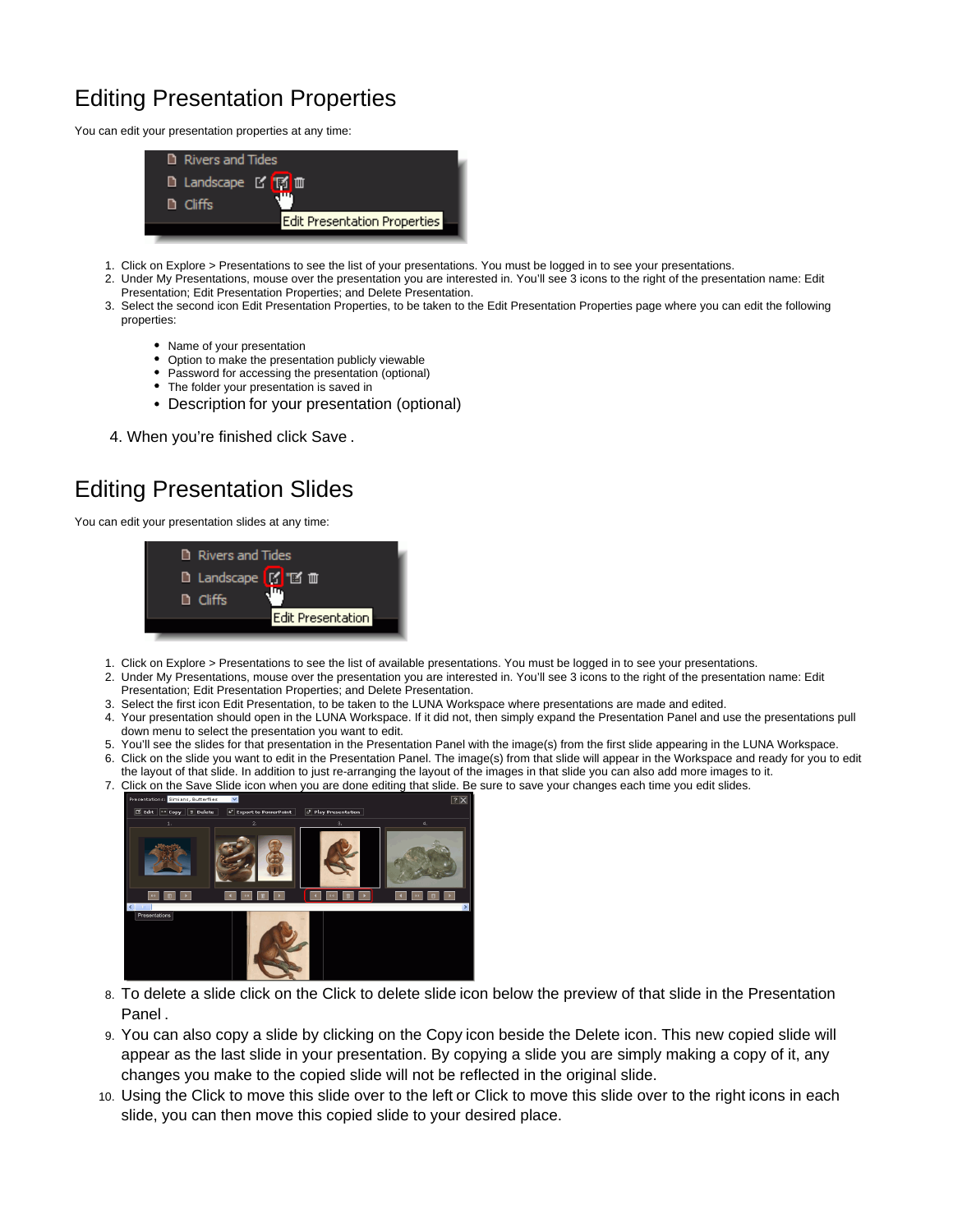## Reordering Presentation Slides

You can re-order your presentation slides at any time:



- 1. Click on Explore > Presentations to see the list of available presentations. You must be logged in to see your presentations.
- 2. Under My Presentations, mouse over the presentation you are interested in. You'll see 3 icons to the right of the presentation name: Edit Presentation; Edit Presentation Properties; and Delete Presentation.
- 
- 3. Select the first icon Edit Presentation, to be taken to the LUNA Workspace where presentations are made and edited. 4. Your presentation should open in the LUNA Workspace. If it did not, then simply expand the Presentation Panel and use the presentations pull down menu to select the presentation you want to edit.
- 5. You'll see the slides for that presentation in the Presentation Panel and the images from the first slide appear in the LUNA Workspace.
- 6. Keep the Presentation Panel open and use the Click to move this slide over to the right or the Click to move this slide over to the left arrow icons ◀ □ 皿 ▶

to change the order of the slides.

# <span id="page-3-0"></span>Copying a Presentation

You can copy your presentation at any time.

| <b>Rivers and Tides</b> |                   |
|-------------------------|-------------------|
| D Landscape [C T2 m     |                   |
| <b>D</b> Cliffs         |                   |
|                         | Edit Presentation |
|                         |                   |

- 1. Click on Explore > Presentations to see the list of available presentations. You must be logged in to see your presentations.
- 2. Under My Presentations, mouse over the presentation you want to clone. You'll see 3 icons to the right of the presentation name: Edit Presentation; Edit Presentation Properties; and Delete Presentation.
- 3. Select the first icon Edit Presentation, to be taken to the LUNA Workspace where presentations are made and edited.
- 4. Your presentation should open in the LUNA Workspace. If it did not, then simply expand the Presentation Panel and use the presentations pull down menu to select the presentation you want to clone.
- 5. Select the Copy icon in the Presentation Panel to clone the current presentation.



Note: This is different from the Click to copy slide icon which is available in each slide and is used to clone an individual slide, not the entire presentation.

- 1. The Presentation Panel will clear for a moment and when it re-appears it will be showing you the slides of the copied presentation and will automatically add the appendix Copy of to the name of your original presentation. This copied presentation will also be saved into the same folder as the original presentation.
- 2. You can edit the name of this copied presentation as well as what folder it is stored in by editing the Presentation Properties.

#### **Copying a Presentation from Playback Mode**

- 1. Click on Explore > Presentations to see the list of your presentations and the public presentations. You must be logged in to see your presentations.
- 2. To view the presentation in playback mode, simply click on its title.
- 3. The presentation opens in the playback mode. Click on the Click to copy this presentation icon in the upper right corner of the window.

#### 배제하세

- 4. You'll be taken to the Presentation Properties page where you can edit the properties of this new presentation.
- 5. Click Save when you're finished editing the properties.
- 6. Edits you make to this copied presentation will not appear in the original.

### <span id="page-3-1"></span>Presentation Playback

Playing back a presentation in LUNA is simple and offers an elegant and dynamic way to view a presentation. The presentation is played back in a format very similar to the LUNA Workspace , allowing you to zoom in on image details, add images, or re-arrange the slides.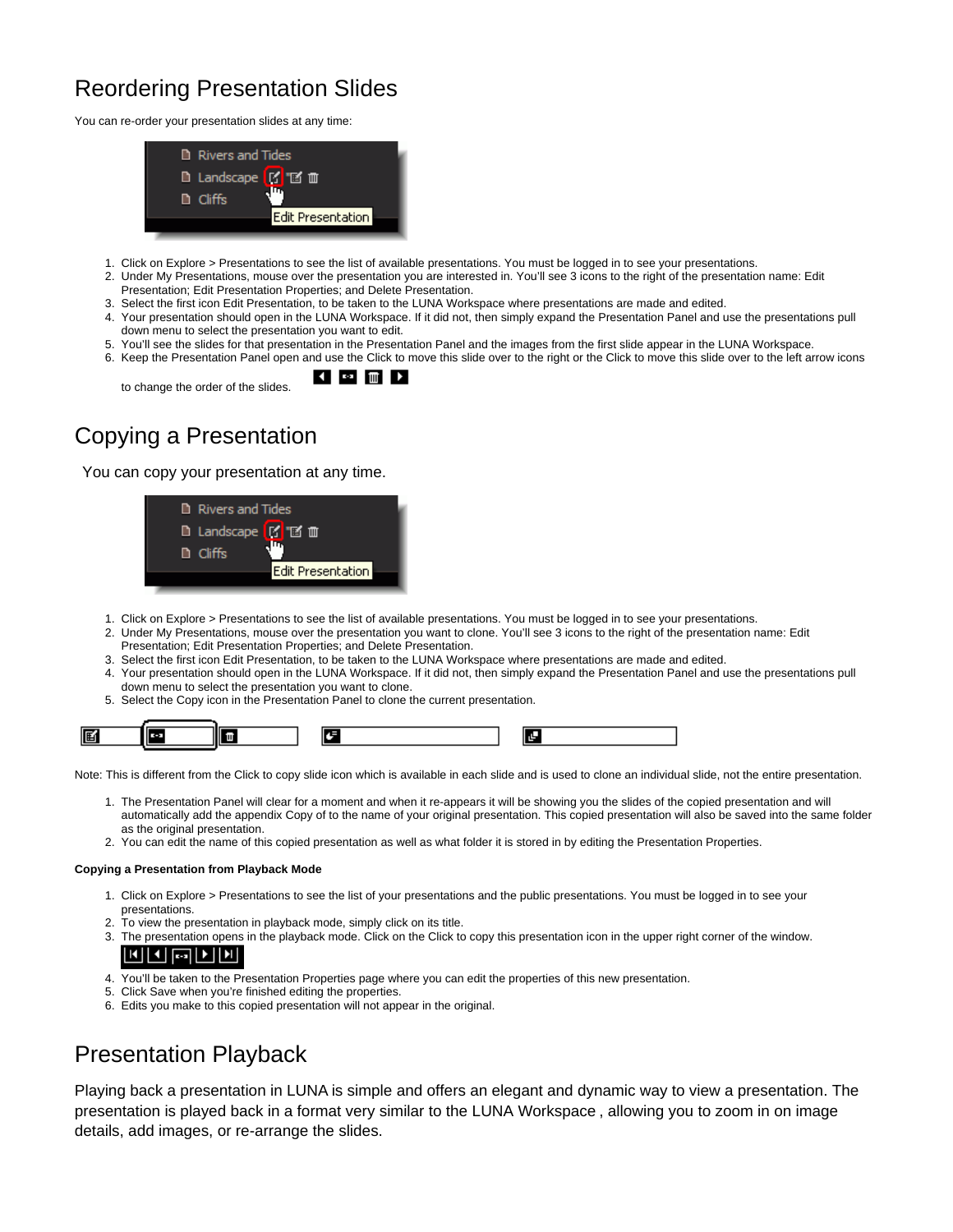- 1. Click on Explore > Presentations to see the list of your presentations and the public presentations. You must be logged in to see your presentations.
- $\mathcal{L}$ To view a presentation in playback mode from the presentations page, simply click on its title.
- 3. To view a presentation from the LUNA Workspace, click on the Play Presentation icon in the Presentation Panel to start playback of the currently selected presentation.

- 4. Use the arrows in the upper right corner to move forward and back through the slides.
- 5. Because the image tools are embedded in each image, you can change the layout of each slide or zoom into the images using these embedded viewing tools. These changes will not be saved and are not a way to edit a presentation. This simply offers more flexibility while playing back a presentation.



- 6. To make the presentation truly dynamic, you can also add content from the Media Panel to the playback workspace.
- 7. Use the [Share This](https://doc.lunaimaging.com/display/V71D/Linking+and+Embedding) tool to create a URL of the presentation in playback mode, or the [Embed This](https://doc.lunaimaging.com/display/V71D/Linking+and+Embedding) tool to create an embeddable web widget in playback mode.
- 8. The Collections Home button will return you to the page from where you first launched the presentation playback.

## <span id="page-4-0"></span>Exporting a Presentation

Presentations in LUNA can be exported to PowerPoint (Note: for Keynote users, PowerPoint files will open in Keynote). Unique to LUNA is the ability to maintain the aspect ratio of your slides upon export and playback.

To export a presentation:

- 1. Click on Explore > Presentations to see the list of available presentations. You must be logged in to see your presentations.
- 2. Under My Presentations, mouse over the presentation you are interested in. You'll see 3 icons to the right of the presentation name: Edit Presentation; Edit Presentation Properties; and Delete Presentation.



- 3. Select the first icon Edit Presentation, to be taken to the LUNA Workspace where presentations are made and edited.
- 4. Your presentation should open in the LUNA Workspace. If it did not, then simply expand the Presentation Panel and use the presentations pull down menu to select the presentation you want to export.
- 5. Click on the Export PowerPoint icon to export the presentation to PowerPoint. Note: Slide descriptions will not accompany the exported presentation, but the data for each image will appear below the image(s).

| 嘔 |  |  |  |  |  |  |  |
|---|--|--|--|--|--|--|--|
|---|--|--|--|--|--|--|--|

6. The aspect ratio that you chose when creating the presentation will be maintained in this exported version.

### <span id="page-4-1"></span>Linking to a Presentation or Slide

#### **Linking to a Presentation :**

Creating a unique URL to a presentation in LUNA is very easy to do and offers an excellent way to creatively share presentations with others. If you have restricted content in the presentation you are sharing, then users will be notified that they might not have access to all images in the presentation:

- 1. Click on Explore > Presentations to see the list of available presentations and the public presentations. You must be logged in to see your presentations.
- 2. Click on the title of the presentation you want to create a link to. The presentation will open in the playback mode.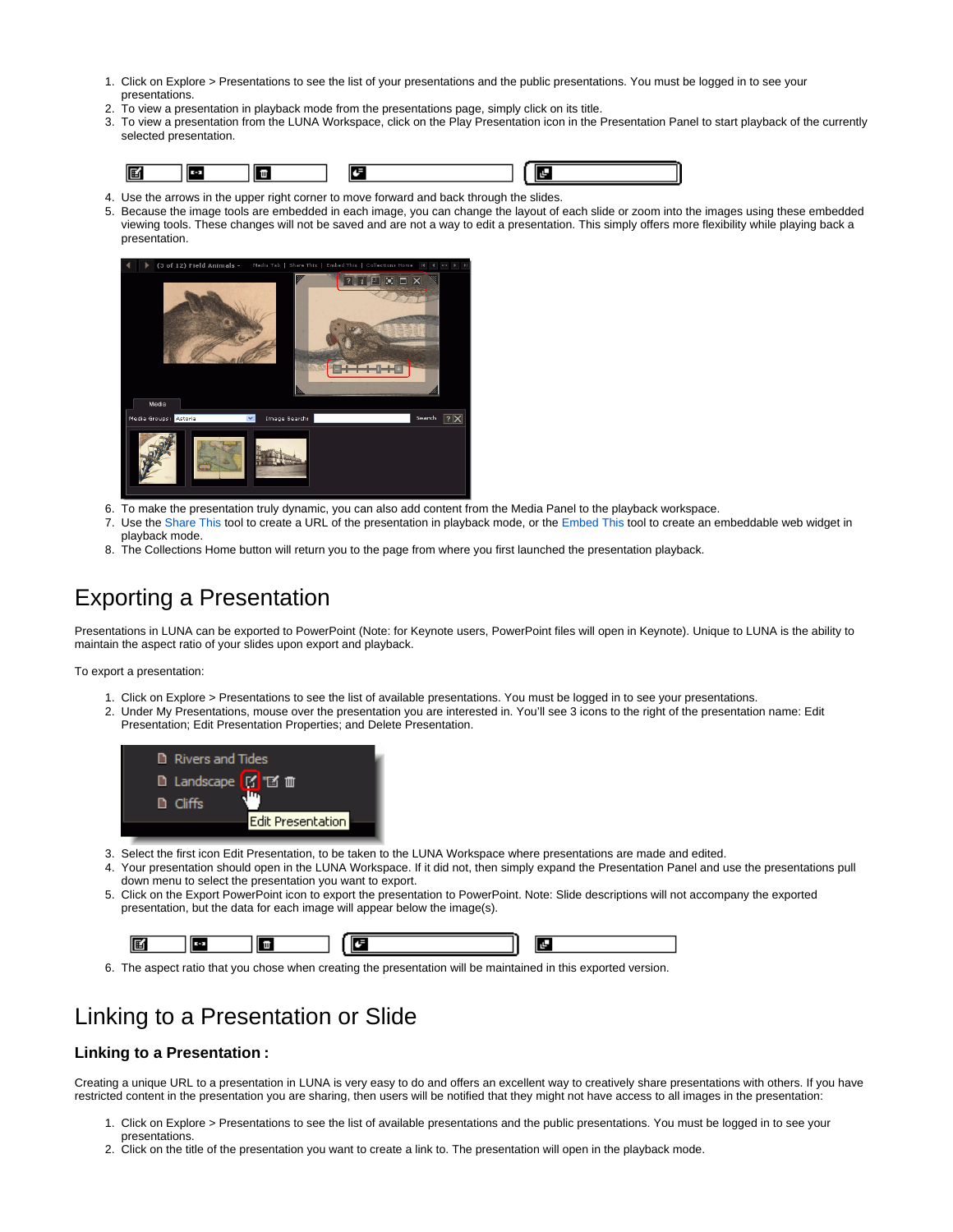3. Click on Share This and copy and paste the URL into an email, for example.



- 4. When the user you shared this URL with clicks on the link, the presentation will open for them also in the playback mode. The aspect ratio of the images will be maintained allowing you to share the exact same layout regardless of what screen resolution the other person has.
- 5. The links you create in LUNA are dynamic, so if you make changes to a presentation these changes will also be reflected when a user launches the URL to that presentation.

#### **Linking to a Slide:**

While creating a presentation in LUNA you can easily create a link to a slide. If you have restricted content in the slide you are sharing, then users will be notified that they might not have access to all images in the slide:



- 1. While working on a presentation in the LUNA Workspace, select the slide you want to link to by double clicking on it. The LUNA Workspace will then load the images from that slide, and the background of the slide itself in the Presentation Panel will be black as opposed to dark grey.
- 2. Click on Share This to generate a unique URL to this slide and copy and paste the URL into an email, for example.
- 3. When the other person launches the URL they will see the slide in the LUNA Workspace but it will be independent of the presentation. You are not sending a link to the editing capabilities of the presentation, just to one slide as it would be viewed in the LUNA Workspace.

### <span id="page-5-0"></span>Embedding a Presentation or Slide

#### **Embedding a Presentation:**

Creating an embeddable web widget of a presentation in LUNA is very easy to do and offers an excellent way to creatively share presentations with others via a different application. If you have restricted content in the presentation you are sharing, then users will be notified that they might not have access to all images in the presentation:

- 1. Click on Explore > Presentations to see the list of available presentations and the public presentations. You must be logged in to see your presentations.
- 2. Click on the title of the presentation you want to create a link to. The presentation will open in the playback mode.
- 3. Click on Embed This. You'll be taken to the Embed This page wherein you'll have the following options to further customize this web widget of your presentation:
	- Select either JavaScript, or Forum code.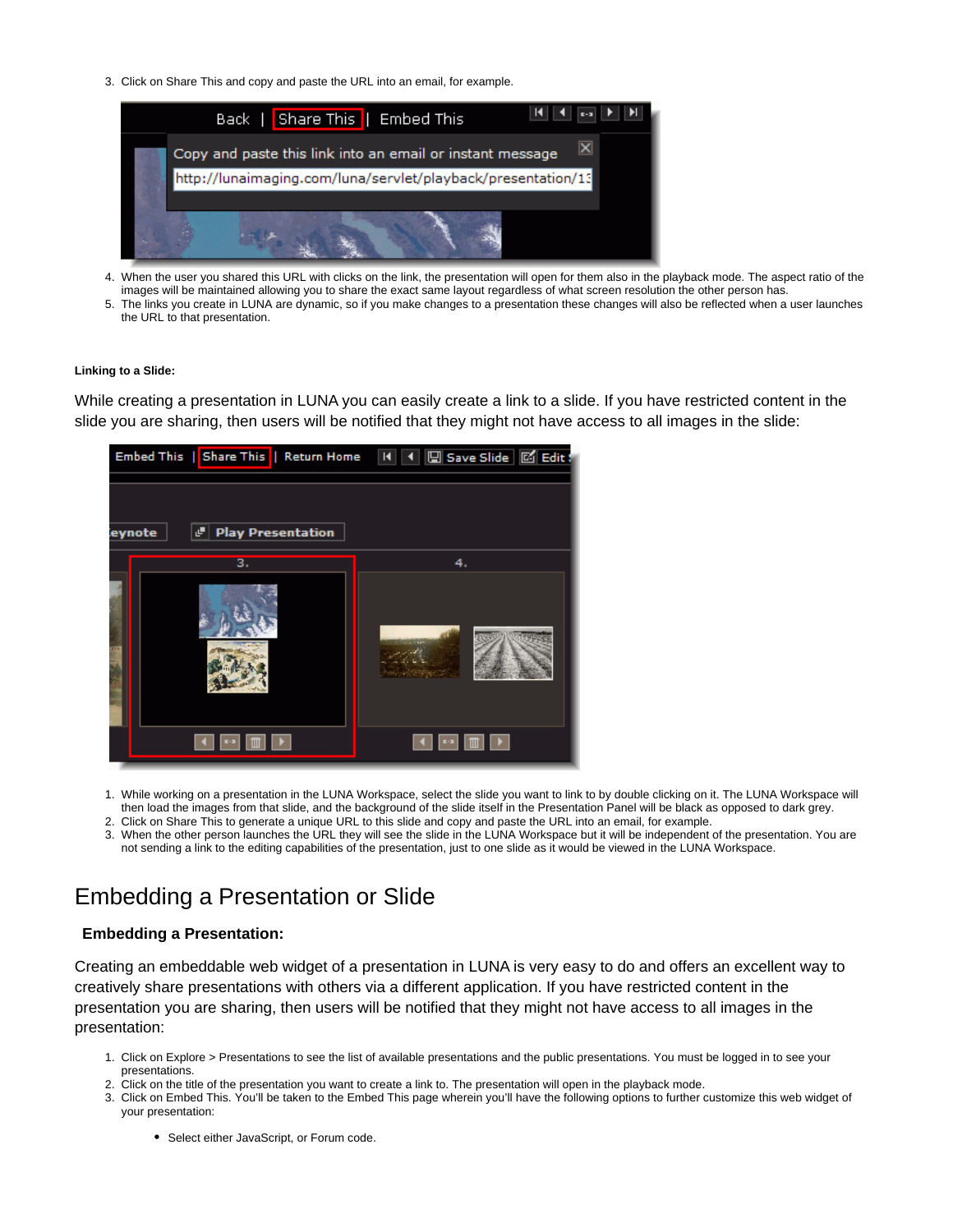- Select either Object Tag code or I-Frame code (\*see Note below)
- You can change the width, height and border color of the widget.

| <b>Embed Options:</b><br><b>Embed Type:</b><br>Javascript                              | Width:<br>Height: | 700<br><b>px</b><br>350<br><b>px</b> | <b>Border Width:</b><br><b>Border Color:</b> | 0<br><b>DX</b><br>white | <b>Use Object Tag</b> $?$<br><b>Color Picker</b> |            |
|----------------------------------------------------------------------------------------|-------------------|--------------------------------------|----------------------------------------------|-------------------------|--------------------------------------------------|------------|
| <b>Preview:</b><br>(1 of 6) Landscape - My First Slide: STS-99 Shuttle Mission Imagery |                   |                                      |                                              |                         |                                                  | sa∥ k<br>E |

4. As you customize the web widget you can preview the changes in the preview pane.

5. When you're finished simply copy the code below the preview pane and paste it into your wiki, website, blog or forum. The code will also include a link back to LUNA so those who you share the web widget with can easily find their way to your original collections.



6. The embeddable web widgets you create in LUNA are dynamic, so if you make changes to a presentation these changes will also be reflected in the applications you embed them into.

#### **Embedding a Slide:**

While creating a presentation in LUNA you can easily create an embeddable web widget to an individual slide. If you have restricted content in the presentation you are sharing, then users will be notified that they might not have access to all images in the slide: